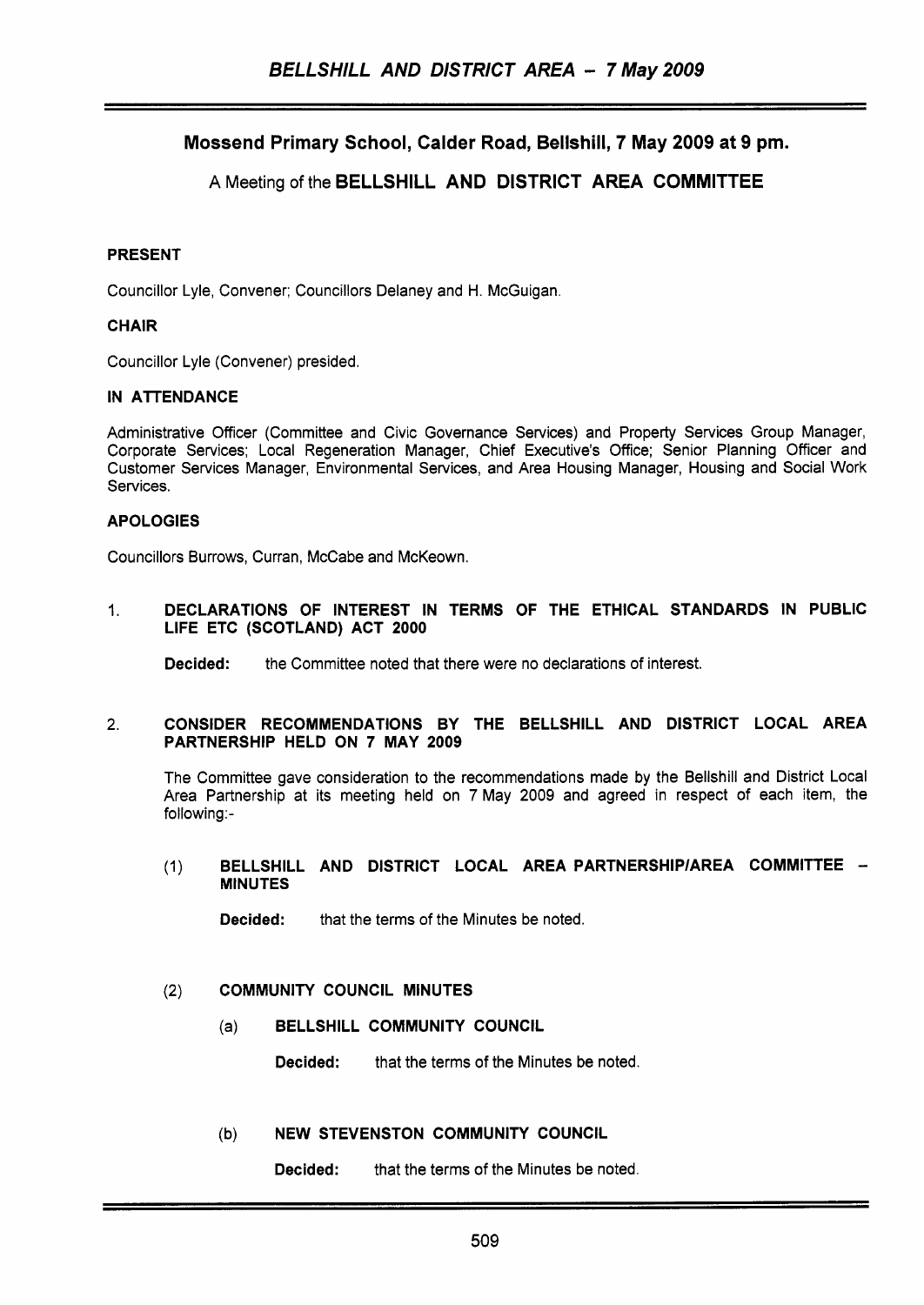The Convener exercised his discretion to vary the order of business as hereinafter minuted.

(3) JOINT COMMUNITY SAFETY REPORT

#### Decided:

- (1) that a presentation on the review proposals for Anti-Social Behaviour be provided to a future meeting of the Partnership, and
- (2) that the contents of the report be otherwise noted.

The Convener, being of the opinion that the following item of business was relevant, competent and urgent authorised its consideration as a matter of urgency, to enable the matter to be dealt with timeously.

# **(4)** PETITION - LANE CLOSURES AT SANDY PARK

#### Decided:

- (1) that the petition be dealt with in terms of the Council's normal procedure for dealing with petitions, and
- (2) that the terms of the petition be otherwise noted.

# **(5)** PRESENTATION - TESCO DEVELOPMENT IN BELLSHILL

#### Decided:

- (1) that the further details in relation to the proposals by Tesco be submitted to the next meeting of the Local Area Partnership, and
- (2) that the terms of the presentation be noted.

# (6) PRESENTATION - RECYCLE FOR GOOD: NORTH LANARKSHIRE COUNCIL'S RECYCLING INITIATIVES

Decided: that the terms of the presentation be noted.

# **(7)** BELLSHILL AND DISTRICT COMMUNITY FORUM - UPDATE

Decided: that the contents of the report be noted.

# **(8)** JOINT COMMUNITY PLANNING EVENT REPORT

# Decided:

(1) that the Action Plan, as set out in Appendix **2** to the report, be approved;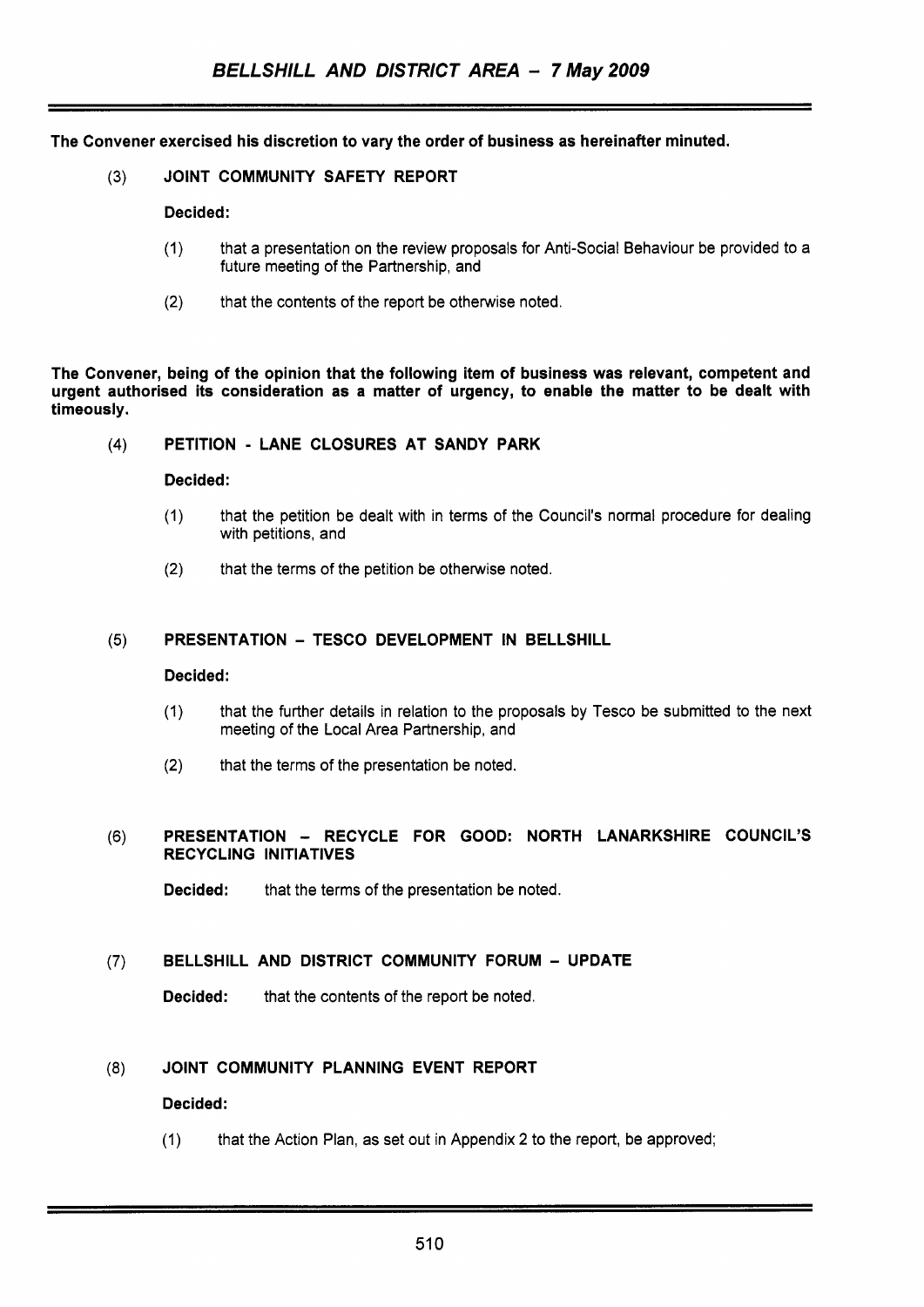- (2) that an update on progress be provided to future Local Area Partnership meetings, and
- **(3)** that the content of the report be otherwise noted.

#### (9) **NHS LANARKSHIRE** - **NORTH COMMUNITY HEALTH PARTNERSHIP** - **BELLSHILL AND DISTRICT LOCALITY**

# **Decided:**

- (1) that the General Manager, NHS Lanarkshire be requested to submit a report on the difficulties being experienced in accessing a doctor at some of the surgeries within the Partnership area and the relocation of the Viewpark Surgery to the next meeting of the Partnership, and
- (2) that the contents of the report be otherwise noted.

# (10) **LOCAL DEVELOPMENT PROGRAMME**

#### **Decided:**

- (1) that the progress in relation to the delivery of projects in 2008/2009, as detailed in Appendix 1 to the report, be noted;
- (2) that the progress in delivering the projects in 2009/2010, as detailed in Appendix **2** to the report, be noted;
- (3) that £10,000 be allocated from the Local Development Programme for one year only to assist Bellshill Athletic Football Club with the provision of suitable facilities, and
- **(4)** that further reports on progress be submitted to future meetings of the Local Area Partnership.

# (1 1) **VIEWPARK GLEN, VIEWPARK**

# **Decided:**

- (1) that Viewpark Glen, Viewpark be included on the holding list of Local Development Programme proposals for future assessment and cons ideration, and
- (2) that the initiatives currently being progressed for the improvement of Viewpark Glen and the role of partnership working in bringing about the improvements to the area be noted.

# (12) **BELLSHILL TOWN CENTRE ACTION PLAN**

- (a) **UPDATE** 
	- **Decided:** that consideration of this report be continued to the next meeting of the Partnership.